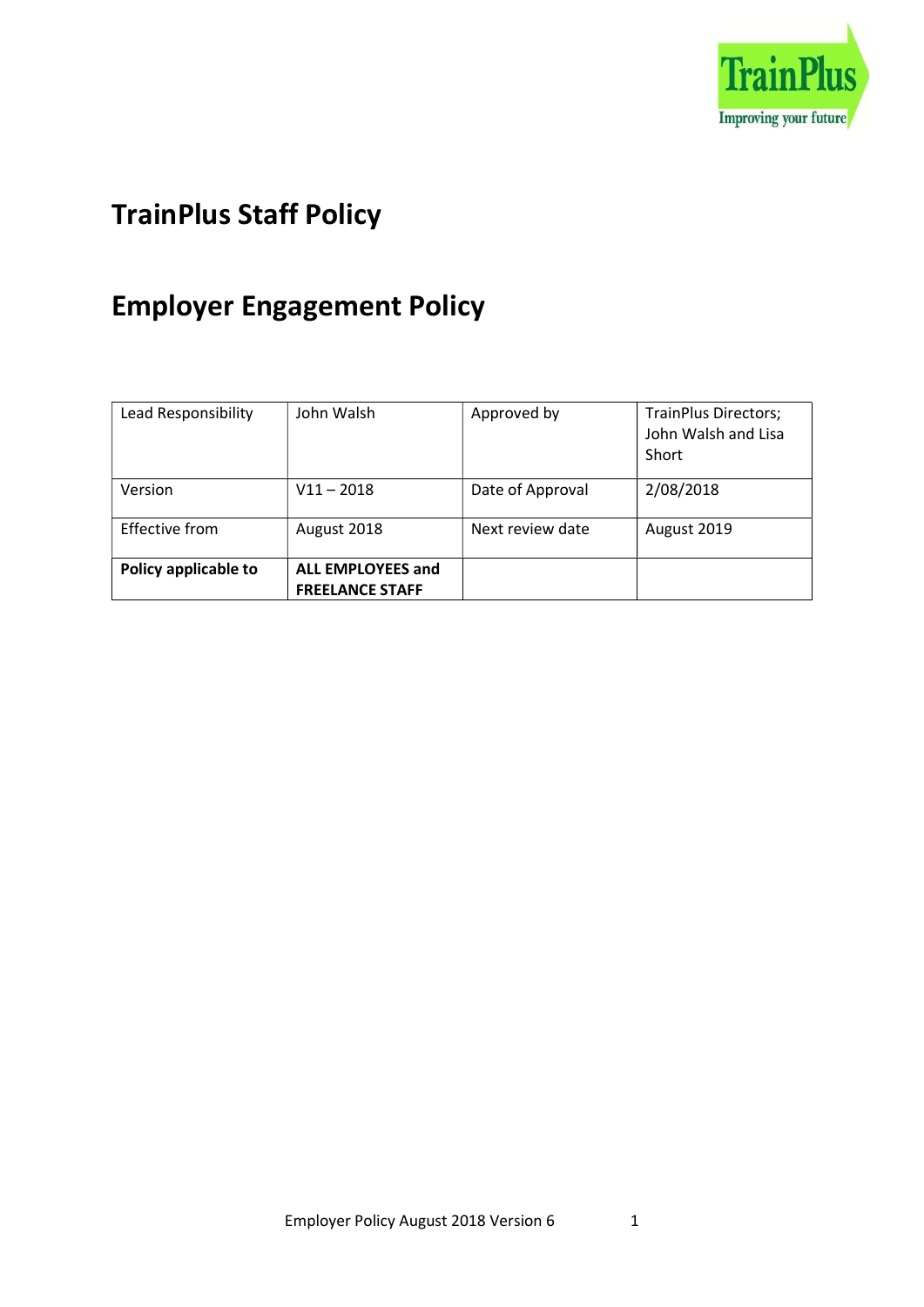| <b>Contents</b>   | <b>Section</b> |
|-------------------|----------------|
| Introduction      | $\mathbf{1}$   |
| Purpose and Scope | $\overline{2}$ |
| Procedure         | 3              |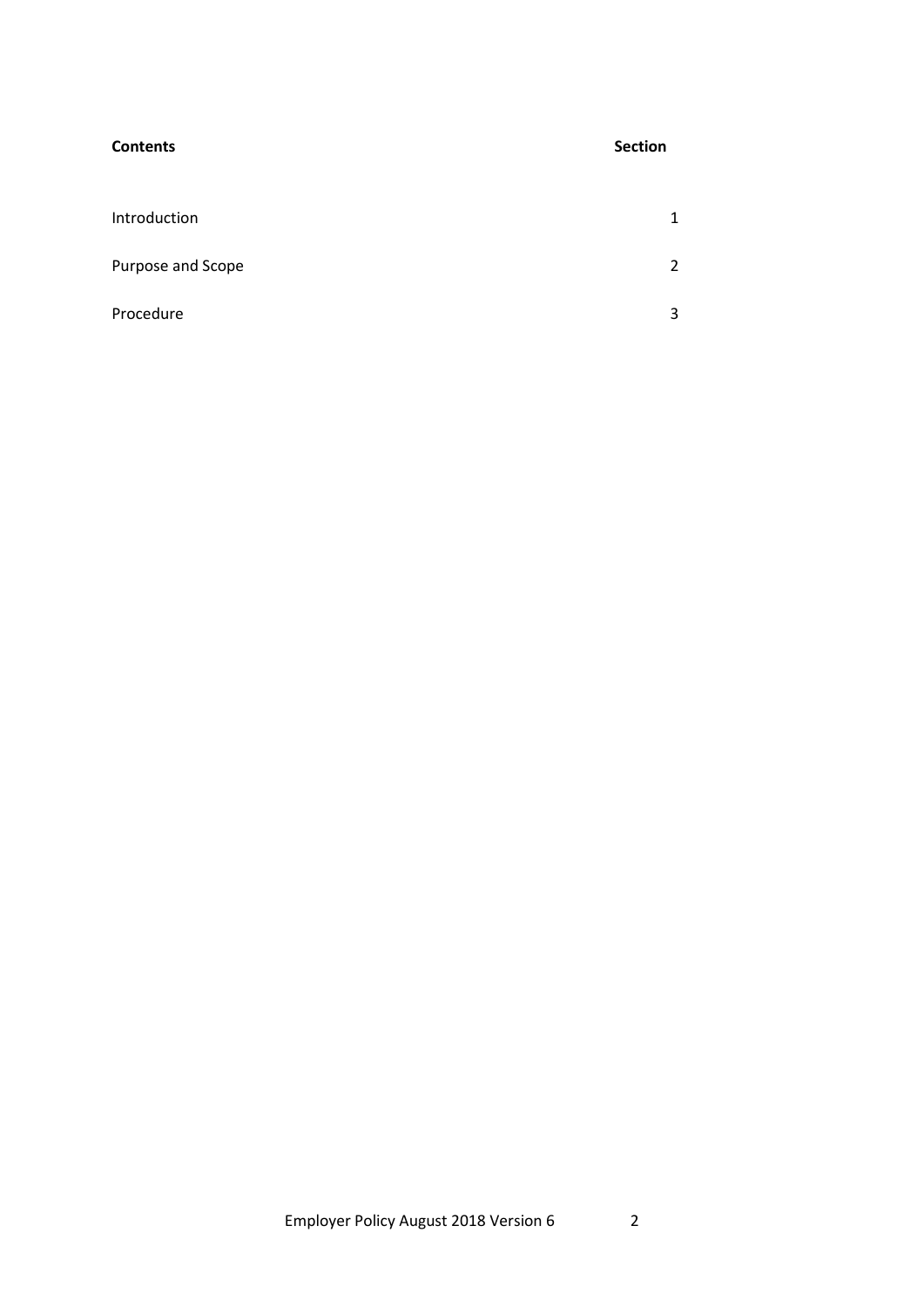### 1. Introduction

A priority for TrainPlus is to work in partnership with businesses. Our innovative and flexible approach will provide opportunities for our students which meets demand in the industry sectors we work in.

Our Strategic Plan sets out the vision of our aspirations for TrainPlus, how we plan to get there and what we will achieve along the way. Critical to success in achieving our goals is our relationship with the business community. It is essential that current and future employees have the skills required to meet the region's ambitions of increased productivity, competitiveness and economic growth. The purpose of this strategy is to describe how we will work with businesses and stakeholders to support economic growth and to set tangible targets for success. By promoting investment in our people and infrastructure, a culture of innovation, inclusive growth and cohesion and supporting our local industry, we mirror government priorities.

#### 2. Scope

TrainPlus outlines priorities and targets to measure performance, progress, growth and quality in our workforce development initiatives.

Our aim is to understand and meet the current and future skills needs of employers

Build on our well-established ways of engaging with and gaining feedback from industry.

Demonstrate that we are a positive and dynamic organisation, committed to the region's development.

Our strategy is defined by the needs of our region and aligns with national priorities. There are many areas of opportunity and optimism to support key sectors. Employers operate across the range of sectors that offer potential for future growth.

Enhance TrainPlus' role as a key contributor to the economic development of the region.

Ensure the future workforce has the relevant skills, qualifications and experience to assist business growth, competitiveness and sustainability. Develop current workforces to meet their career aspirations and unlock growth potential for businesses.

Provide training, skills and support to assist residents find employment.

Foster strong relationships with local industry and local authority economic development teams to maximise future opportunities for economic growth, inward investment and new enterprises.

Ensure our portfolio of courses is relevant and aligned to business needs and the region's economy.

Increase the number of businesses we work with.

Increase the number of Apprentice new starts annually.

Increase job opportunities for students and job seekers.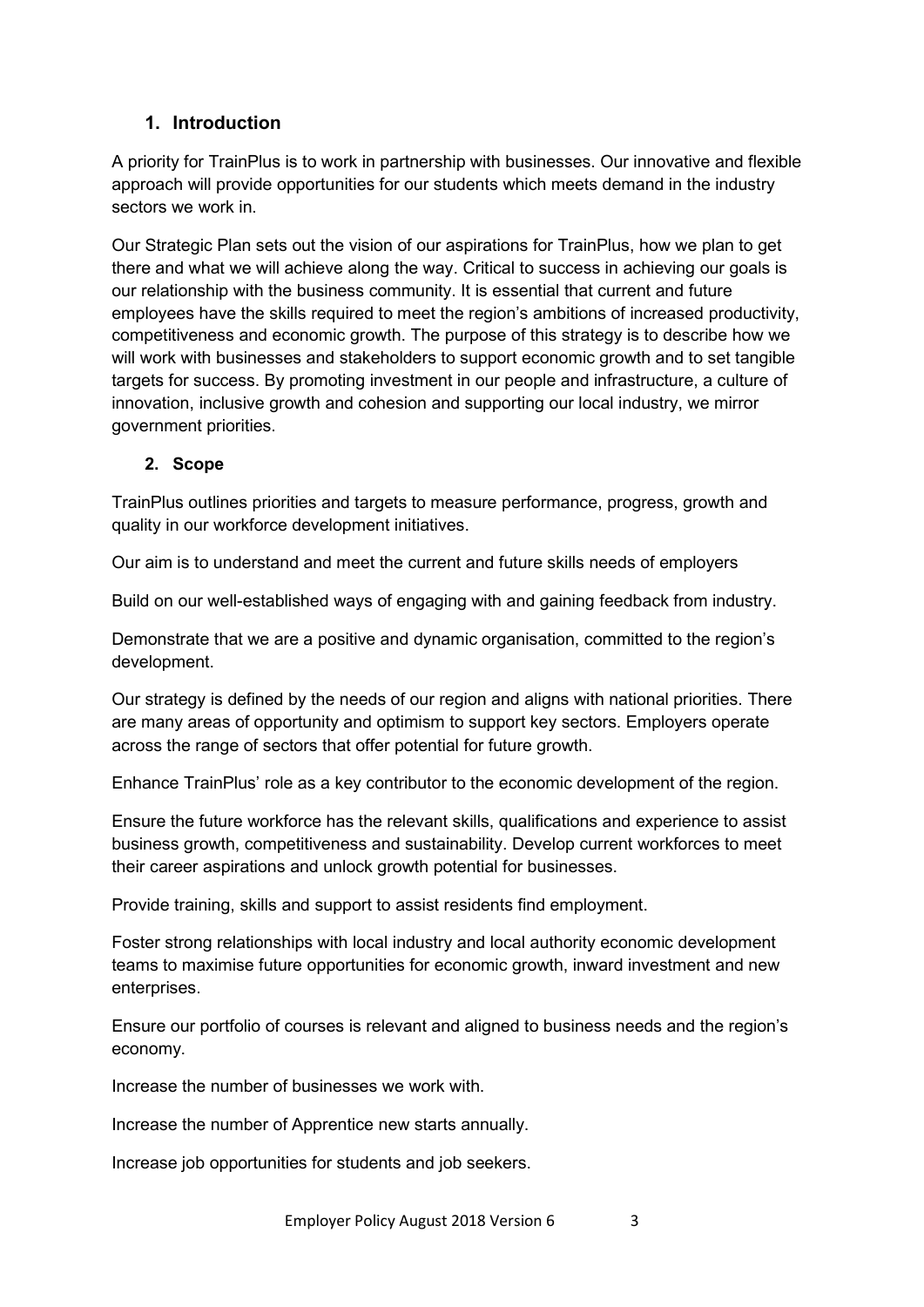Increase the range and uptake of training courses delivered to employers.

Raise awareness of TrainPlus through employer focussed events.

Work with local partners and be a key contributor to public and private partnership networks.

Attend skills forums across key industry sectors to influence future course design and validate existing provision.

Work with industry to ensure our staff have skills that are relevant and up to date for current and future practices.

Support employers and partners to challenge gender stereotypes in career choices and occupational development.

Emphasise the positive impacts and business benefits of training and skills through case studies and employer focussed public relations.

Develop industry sector and sub-sector engagement to meet growth and skills needs of businesses.

Ensure TrainPlus' engagement with businesses is streamlined and coordinated.

Develop our apprenticeship portfolio to maximise the breadth of opportunities for businesses and students, and ensure they are relevant to priority sectors.

Match delivery models to customer requirements.

Ensure the suitability of our courses for companies of all sizes.

Maintain strong links with businesses that currently recruit apprenticeships and promote the business benefits of apprenticeships to companies which do not.

Support employers and apprentices to increase retention and attainment rates which match or exceed the national average for each sector.

Strengthen links with Skills Development and strategic partners to increase apprentice numbers each year.

Support industry trade bodies and local authorities by delivering training for their apprentices.

Continuously improve provision to match employer expectations.

Work with local businesses to ensure the courses on offer are relevant to current industry needs in all sectors.

Proactively identify trends in technology or work practices and mould training provision to match future requirements.

Implement a marketing strategy to promote the TrainPlus' business prospectus.

Exploit social, digital and traditional media to engage more widely with businesses and stakeholders.